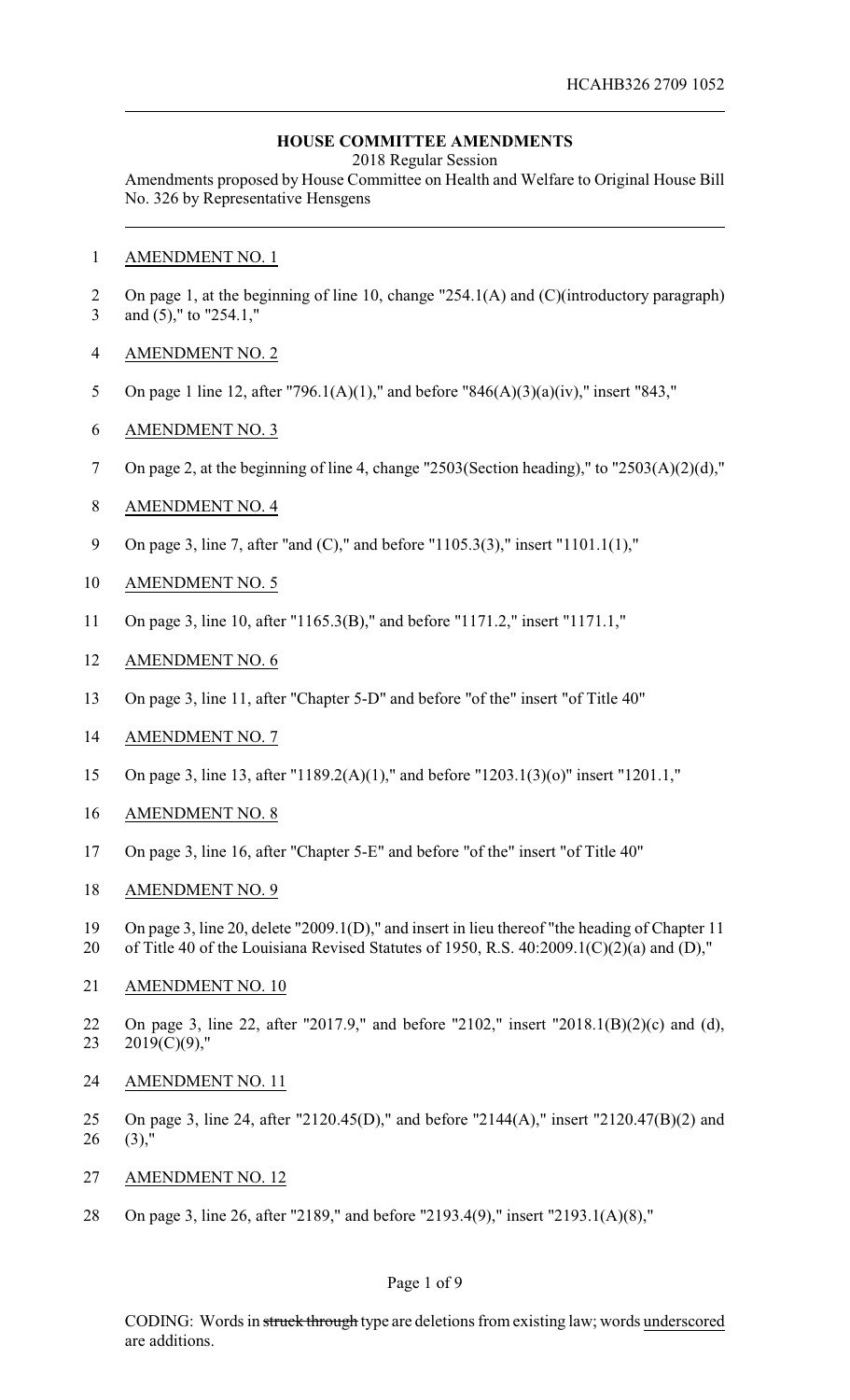# AMENDMENT NO. 13

2 On page 4, line 1, after "and  $(3)$ ," and before "2845 $(A)(6)$ " delete "and"

# AMENDMENT NO. 14

 On page 4, line 2, at the beginning of the line insert "and 2845.1," and after "52.1(F)(3)(b)," and before "56(A)," insert "54,"

#### AMENDMENT NO. 15

- On page 4, at the end of line 22, change "1015(4)(i) and" to "1015(4)(i), 1354, and"
- AMENDMENT NO. 16

 On page 20, line 27, after "and (L)," delete the remainder of the line and at the beginning of line 28 change "paragraph) and (5)," to "254.1,"

- AMENDMENT NO. 17
- On page 26, line 7, delete "through 2826" and insert "et seq"
- AMENDMENT NO. 18
- On page 26, delete line 8 in its entirety and insert in lieu thereof the following:

 "B. In connection with such administration, maintenance, and operation, the department is authorized to incur debt and issue bonds, notes, or other evidence of indebtedness, and is authorized to pledge the sums in, credited to, or payable to the Drinking Water Revolving Loan Fund as security for the debt of other entities, and is authorized to arrange, provide for, and pay the cost of credit enhancement devices for its debt and the debt of other entities in order to provide funds in connection with the Drinking Water Revolving Loan Fund Program. Any such evidence of indebtedness, guarantee, pledge, or credit enhancement device shall be authorized, executed, and delivered by the secretary or his designee in accordance with the provisions of and subject to the limitations provided in R.S. 40:2821 through 2826 25 of the Drinking Water Revolving Loan Fund et seq."

- AMENDMENT NO. 19
- On page 26, line 11, delete "is authorized to" and insert "may do all of the following"
- AMENDMENT NO. 20
- On page 26, delete lines 12 through 19 in their entirety and insert in lieu thereof the following:
- "(1) To authorize Authorize, by executive order, the issuance, sale, execution, and delivery of bonds, notes, or other evidences of indebtedness of the department, obligations representing guarantees by the department of the debt of other entities, and the granting of pledges of the sums deposited in, credited to, or payable to the Drinking Water Revolving Loan Fund as created and provided in R.S. 40:2821 et seq., including sums to be received pursuant to letters of credit, as security for the debts of other entities, subject to the approval of the State Bond Commission.
- 39 (2) To administer Administer the financial aspects of the Drinking Water Revolving Loan Fund as established in R.S. 40:2821 through 2826 et seq. The 41 secretary is also authorized to may also enter into contracts and other agreements in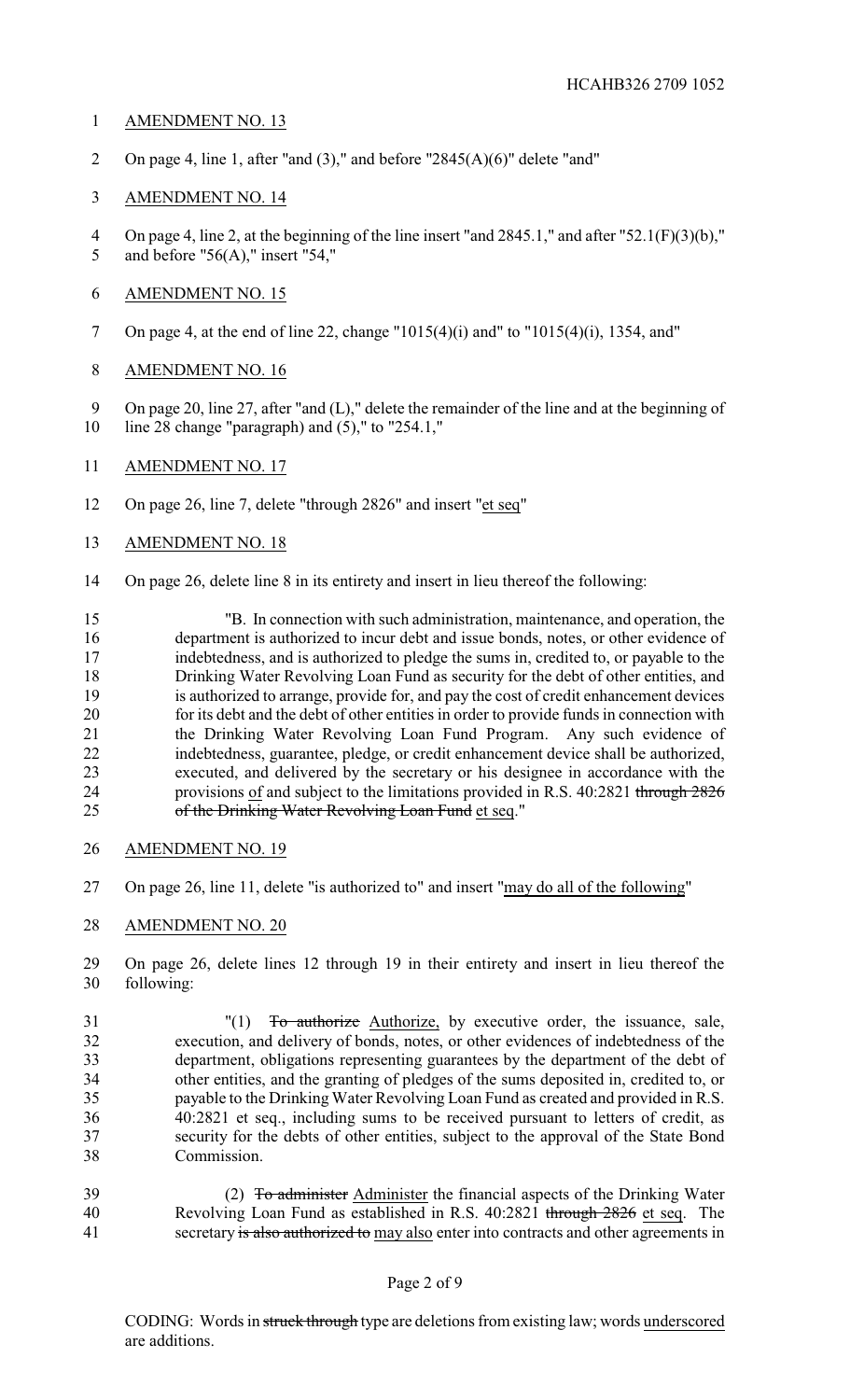- connection with the operation of the Drinking Water Revolving Loan Fund to the extent necessary or convenient for the implementation of the Drinking Water Revolving Loan Fund Program.
- (3) To adopt Adopt and promulgate rules and regulations for the administration of the Drinking Water Revolving Loan Fund, provided such rules and regulations shall not take effect unless approved by the House of Representatives Ways and Means Committee and the Senate Revenue and Fiscal Affairs Committee House Committee on Ways and Means and the Senate Committee on Revenue and Fiscal Affairs.
- (4) The secretary of the Louisiana Department of Health, hereafter the 11 "department", is hereby authorized to issue Issue, incur, and deliver debt evidenced by bonds, notes, or other evidences of indebtedness, payable from or secured by sums deposited in, credited to, or to be received in, including sums received pursuant to letters of credit, by the department in the Drinking Water Revolving Loan Fund 15 as created and established in R.S. 40:2821 through 2826 et seq. The department is **further authorized to** may also undertake, and to issue, and deliver evidences of its 17 guarantee of the debt of other entities and is authorized to may enter and execute pledges of the sums deposited in, credited to, or to be received in the Drinking Water Revolving Loan Fund, including payments pursuant to letters of credit, to secure the debt of other entities. Such bonds, notes, or other evidences of indebtedness, such guarantees, and such pledges issued and delivered pursuant to the authority hereof shall constitute special and limited obligations of the department, and shall not be secured by the full faith and credit of the state of Louisiana, any source of revenue of the state of Louisiana other than those sums on deposit in, credited to, or to be received in the DrinkingWater Revolving Loan Fund including payments to be made 26 pursuant to letters of credit. It is hereby found and determined that such Such bonds, notes, or other evidences of indebtedness, guarantees, and pledges shall constitute revenue bonds, debts, or obligations within the meaning of Article VII, Section 6(C) of the Constitution of Louisiana and shall not constitute the incurring of state debt thereunder. Withdrawals from the Drinking Water Revolving Loan Fund to pay debt service on any bond, note, or other evidence of indebtedness, obligation of guarantee of any debt, or pledge to secure any debt does not constitute and shall not be subject to annual appropriation by the legislature as provided by Article III, Section 16 of the Constitution of Louisiana.
- (5) The department is hereby authorized to issue Issue, execute, and deliver refunding bonds, notes, or other evidences of indebtedness for the purpose of refunding, readjusting, restructuring, refinancing, extending, or unifying in whole or 38 any part of its outstanding obligations., and further the department is hereby authorized to issue
- (6) Issue short-term revenue notes for the purposes of anticipating any revenues to be received by the department in connection with the Drinking Water Revolving Loan Fund.
- 43  $\left(6\right)$  D. Bonds, notes, or other evidences of indebtedness of the department may bear, and the department may guarantee or pledge the assets of the Drinking Water Revolving Loan Fund to the payment of debt of other entities that bear, a rate or rates of interest at fixed, variable, or adjustable rates. Any such obligation may be non-interest bearing in the form of capital appreciation obligations."
- AMENDMENT NO. 21
- On page 30, at the end of line 27, insert "843,"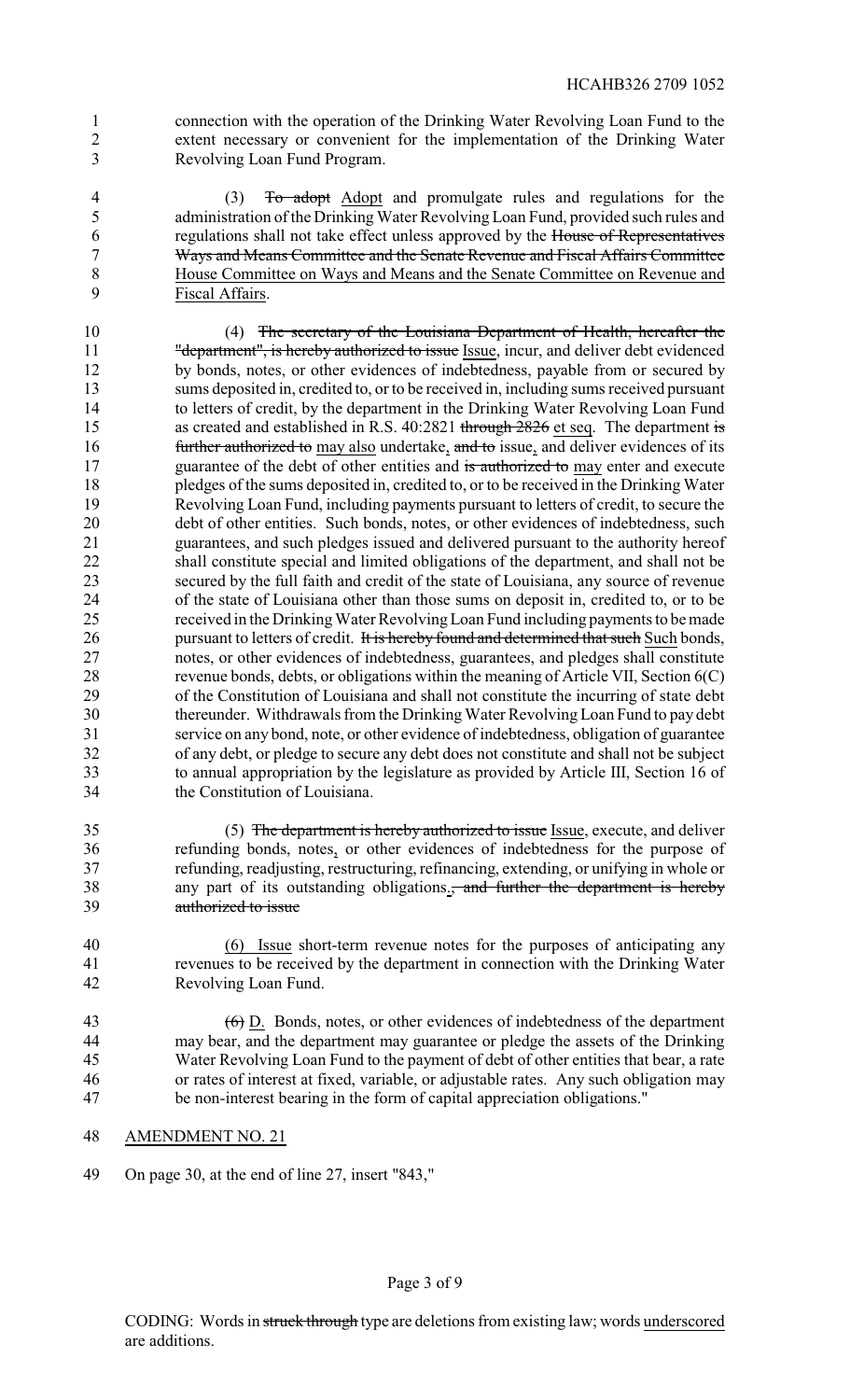# AMENDMENT NO. 22

- On page 31, line 9, delete "2503(Section heading)," and insert in lieu thereof 3  $"2503(A)(2)(d),"$
- AMENDMENT NO. 23
- On page 33, between lines 25 and 26, insert the following:
- "§843. Registration and display of certificate
- 7 A. The board shall register each certificate in the office of health services 8 and environmental quality public health of the Louisiana Department of Health.
- 9 B. Each Every certificate holder shall display his certificate in a conspicuous place in his office or place of business.
- \* \* \*"
- AMENDMENT NO. 24
- On page 61, between lines 12 and 13, insert the following:
- "A. \* \* \* (2) The ex officio members of the board shall be:
	-
- 17 \* \* \* \* (d) The director of the Bureau of Health Services Financing bureau of health services financing of the Louisiana Department of Health or his designee."
- AMENDMENT NO. 25
- On page 83, line 25, after "and (C)," and before "1105.3(3)," insert "1101.1(1),"
- AMENDMENT NO. 26
- On page 83, line 28, after "Chapter 5-D" and before "of the" insert "of Title 40"
- AMENDMENT NO. 27
- On page 84, line 1, after "1189.2(A)(1)," and before "1203.1(3)(o)" insert "1201.1,"
- AMENDMENT NO. 28
- On page 84, line 4, after "Chapter 5-E" and before "of the" insert "of Title 40"
- AMENDMENT NO. 29
- On page 84, line 7, delete "2009.1(D)," and insert in lieu thereof "the heading of Chapter 11 of Title 40 of the Louisiana Revised Statutes of 1950, R.S. 40:2009.1(C)(2)(a) and (D),"
- AMENDMENT NO. 30
- On page 84, line 9, after "2017.9," and before "2102," insert "2018.1(B)(2)(c) and (d), 2019(C)(9),"

# Page 4 of 9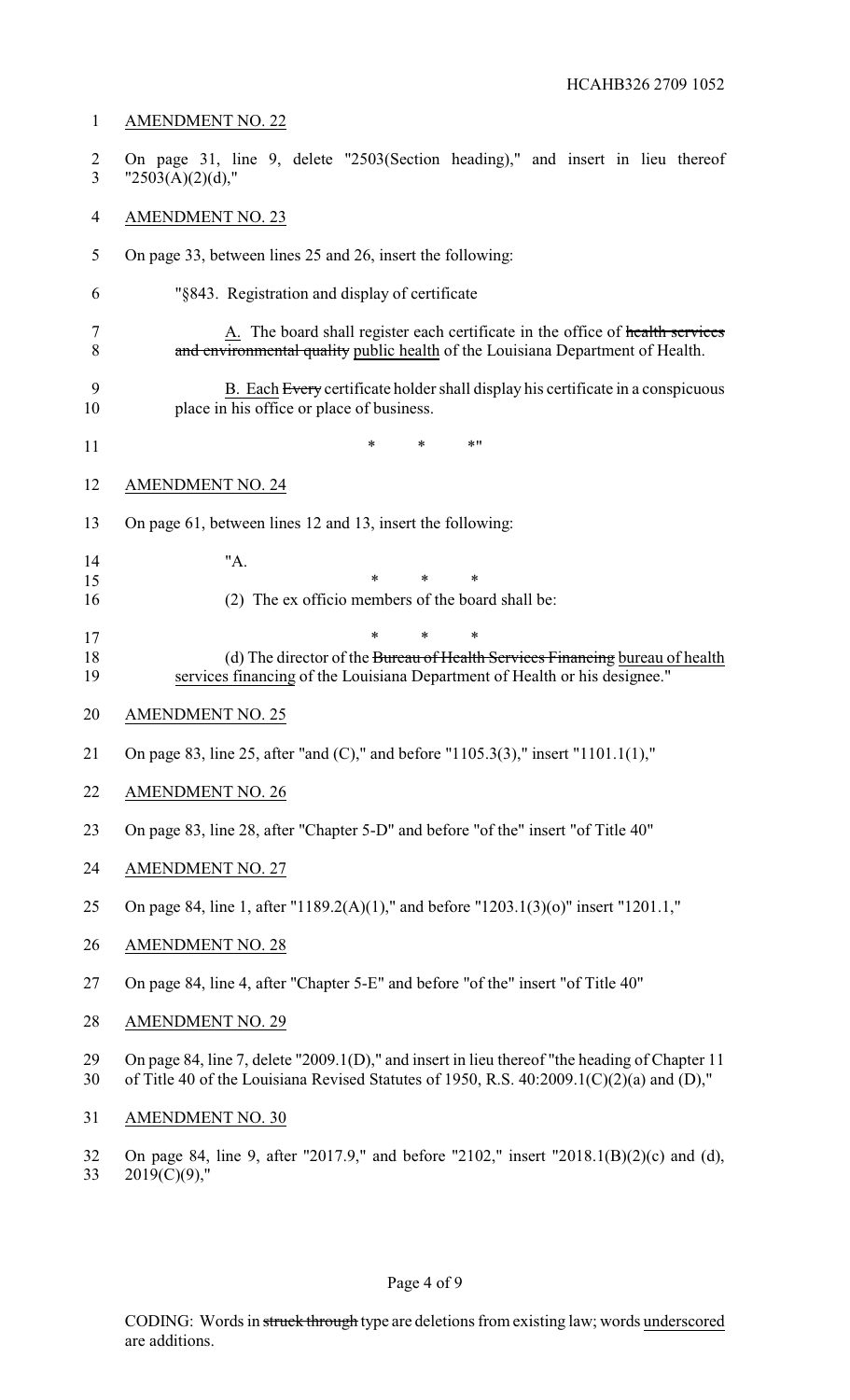- AMENDMENT NO. 31
- On page 84, line 11, after "2120.45(D)," and before "2144(A)," insert "2120.47(B)(2) and (3),'
- AMENDMENT NO. 32
- On page 84, line 13, after "2189," and before "2193.4(9)," insert "2193.1(A)(8),"
- AMENDMENT NO. 33
- On page 83, line 27, after "1165.3(B)," and before "1171.2," insert "1171.1,"
- AMENDMENT NO. 34
- On page 84, at the end of line 16, delete "and"
- AMENDMENT NO. 35
- On page 84, at the beginning of line 17, insert "2845.1, and"
- AMENDMENT NO. 36
- On page 133, between lines 9 and 10, insert the following:
- "§1101.1. Legislative intent
- The legislature finds and declares that:

 (1) Certain nursing home and related facilities, residential care/assisted 17 living residential care facilities, assisted living facilities, adult congregate living facilities, home health agencies, home- and community-based service providers which provide adult day care services, hospices, and continuing care retirement communities are presently known to offer to provide or provide a special program or special unit for persons who have Alzheimer's disease or a related disorder.

- 
- \* \* \*"
- AMENDMENT NO. 37
- On page 140, between lines 3 and 4, insert the following:
- 

"§1171.1. Purpose; intent; insurance and R.S. 40:1157.3 not affected

 The legislature recognizes that confidentiality protection for information related to human immunodeficiency virus (HIV) infection and acquired immunodeficiency syndrome (AIDS) is an essential public health measure. In order to retain the full trust and confidence of persons at risk, the state has an interest both in assuring that HIV test results are not improperly disclosed and in having clear and certain rules for the disclosure of such information. By providing additional protection for the confidentiality of HIV test results, the legislature intends to encourage the expansion of voluntary confidential testing for HIV so that individuals may come forward, learn their health status, make decisions regarding the appropriate treatment, and change behaviors that put them and others at risk of infection. The legislature also recognizes that confidentiality protections can limit the risk of discrimination and the harm to an individual's interest in privacy that unauthorized disclosure of HIV test results can cause. It is not the intent of the legislature to create any new right, right of action, or cause of action or eliminate any right, right of action, or cause of action existing under current law. It is further not

#### Page 5 of 9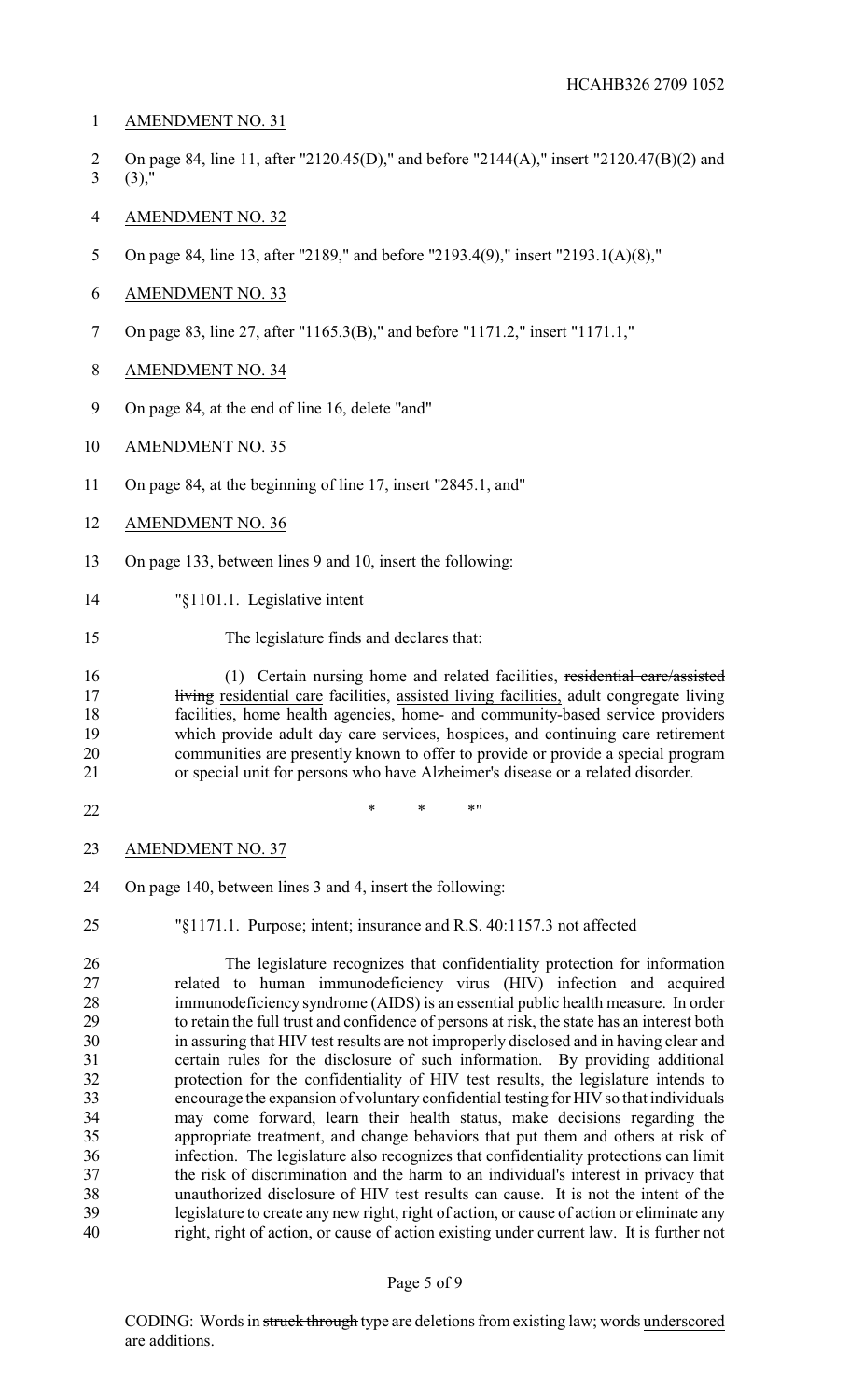| 1<br>$\overline{2}$<br>$\mathfrak{Z}$<br>4<br>5<br>6<br>$\boldsymbol{7}$<br>$8\,$<br>9<br>10<br>11<br>12<br>13 | the intent of the legislature that this Chapter repeal, amend, or in any way affect the<br>provisions of R.S. 40:1157.3 relative to the ability of a physician or employee of a<br>hospital who may become infected with the human immunodeficiency virus HIV to<br>test the blood of a patient without the patient's consent. It is the intent of the<br>legislature that in the case of a person applying for or already insured under an<br>insurance policy, who will be or has been the subject of a test to determine infection<br>for human immunodeficiency virus (HIV) HIV, all facets of insurers' practices in<br>connection with HIV related HIV-related testing and HIV test results and all facets<br>of other entities' and individuals' interactions with insurers relating to HIV related<br>HIV-related testing or HIV test results shall be governed exclusively by Title 22 of<br>the Louisiana Revised Statutes of 1950 and any regulations promulgated pursuant<br>thereto by the commissioner of the Department of Insurance insurance who shall<br>have the authority to promulgate such regulations." |
|----------------------------------------------------------------------------------------------------------------|--------------------------------------------------------------------------------------------------------------------------------------------------------------------------------------------------------------------------------------------------------------------------------------------------------------------------------------------------------------------------------------------------------------------------------------------------------------------------------------------------------------------------------------------------------------------------------------------------------------------------------------------------------------------------------------------------------------------------------------------------------------------------------------------------------------------------------------------------------------------------------------------------------------------------------------------------------------------------------------------------------------------------------------------------------------------------------------------------------------------------------|
| 14                                                                                                             | <b>AMENDMENT NO. 38</b>                                                                                                                                                                                                                                                                                                                                                                                                                                                                                                                                                                                                                                                                                                                                                                                                                                                                                                                                                                                                                                                                                                        |
| 15                                                                                                             | On page 144, between lines 15 and 16, insert the following:                                                                                                                                                                                                                                                                                                                                                                                                                                                                                                                                                                                                                                                                                                                                                                                                                                                                                                                                                                                                                                                                    |
| 16                                                                                                             | "§1201.1. Clinical preceptor nurse aide training program; legislative intent                                                                                                                                                                                                                                                                                                                                                                                                                                                                                                                                                                                                                                                                                                                                                                                                                                                                                                                                                                                                                                                   |
| 17<br>18<br>19<br>20<br>21<br>22<br>23<br>24<br>25<br>26                                                       | The Legislature of Louisiana hereby finds that there is a serious need for<br>adequately trained certified nurse aides and, therefore, it is in the best interest of the<br>state to maximize the opportunities which are available to students who are seeking<br>to become certified nurse aides. The legislature further finds that a clinical preceptor<br>nurse aide training program operated by the Louisiana Technical and Community<br>Community and Technical College System in conjunction with nursing homes<br>located throughout the state not only provides a viable method of training but also<br>provides such training at a considerably lower cost than the traditional method of<br>training.<br>$\ast$<br>*<br>* 11                                                                                                                                                                                                                                                                                                                                                                                      |
| 27                                                                                                             | <b>AMENDMENT NO. 39</b>                                                                                                                                                                                                                                                                                                                                                                                                                                                                                                                                                                                                                                                                                                                                                                                                                                                                                                                                                                                                                                                                                                        |
| 28                                                                                                             | On page 156, after line 28, insert the following:                                                                                                                                                                                                                                                                                                                                                                                                                                                                                                                                                                                                                                                                                                                                                                                                                                                                                                                                                                                                                                                                              |
| 29                                                                                                             | "CHAPTER 11. STATE DEPARTMENT OF HOSPITALS HEALTH                                                                                                                                                                                                                                                                                                                                                                                                                                                                                                                                                                                                                                                                                                                                                                                                                                                                                                                                                                                                                                                                              |
| 30                                                                                                             | $\ast$<br>* 11<br>∗                                                                                                                                                                                                                                                                                                                                                                                                                                                                                                                                                                                                                                                                                                                                                                                                                                                                                                                                                                                                                                                                                                            |
| 31                                                                                                             | <b>AMENDMENT NO. 40</b>                                                                                                                                                                                                                                                                                                                                                                                                                                                                                                                                                                                                                                                                                                                                                                                                                                                                                                                                                                                                                                                                                                        |
| 32                                                                                                             | On page 157, between lines 2 and 3, insert the following:                                                                                                                                                                                                                                                                                                                                                                                                                                                                                                                                                                                                                                                                                                                                                                                                                                                                                                                                                                                                                                                                      |
| 33                                                                                                             | "C.                                                                                                                                                                                                                                                                                                                                                                                                                                                                                                                                                                                                                                                                                                                                                                                                                                                                                                                                                                                                                                                                                                                            |
| 34<br>35                                                                                                       | $\ast$<br>*<br>∗<br>(2) Ex officio members of the committee shall be:                                                                                                                                                                                                                                                                                                                                                                                                                                                                                                                                                                                                                                                                                                                                                                                                                                                                                                                                                                                                                                                          |
| 36<br>37                                                                                                       | (a) The assistant secretary of the office of health services and environmental<br>quality public health.                                                                                                                                                                                                                                                                                                                                                                                                                                                                                                                                                                                                                                                                                                                                                                                                                                                                                                                                                                                                                       |
| 38                                                                                                             | $*$ "<br>$\ast$<br>$\ast$                                                                                                                                                                                                                                                                                                                                                                                                                                                                                                                                                                                                                                                                                                                                                                                                                                                                                                                                                                                                                                                                                                      |
| 39                                                                                                             | <b>AMENDMENT NO. 41</b>                                                                                                                                                                                                                                                                                                                                                                                                                                                                                                                                                                                                                                                                                                                                                                                                                                                                                                                                                                                                                                                                                                        |
| 40                                                                                                             | On page 161, between lines 6 and 7, insert the following:                                                                                                                                                                                                                                                                                                                                                                                                                                                                                                                                                                                                                                                                                                                                                                                                                                                                                                                                                                                                                                                                      |
| 41                                                                                                             | "§2018.1. Louisiana Commission on HIV, AIDS, and Hepatitis C                                                                                                                                                                                                                                                                                                                                                                                                                                                                                                                                                                                                                                                                                                                                                                                                                                                                                                                                                                                                                                                                   |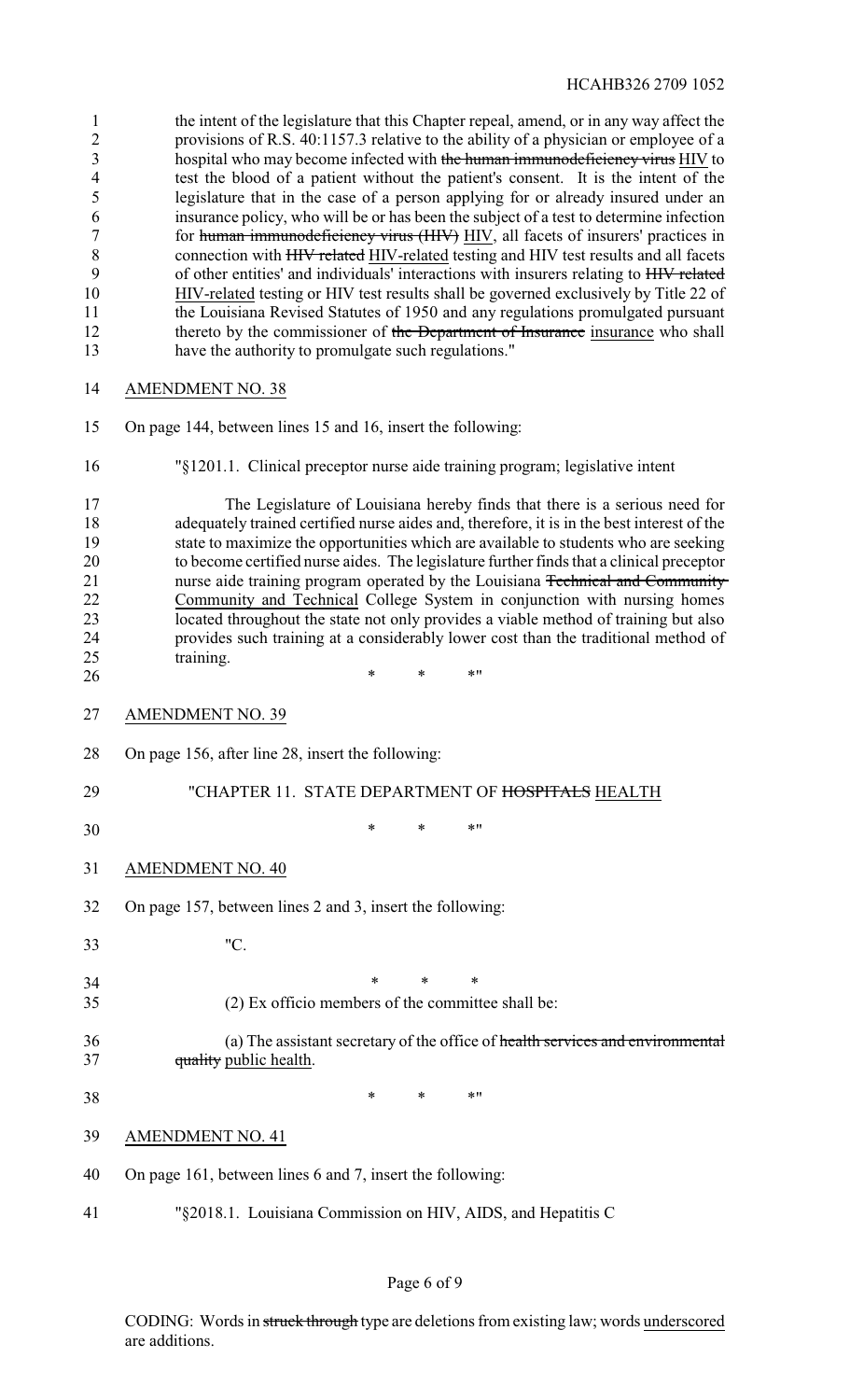1 \* \* \* \* B. \* \* \* (2) Eleven members shall be appointed by the governor by virtue of their position as follows: \* \* \* (c) Four representatives from the Louisiana Department of Health, who have knowledge of policies related to HIV, AIDS, and hepatitis C, and who work in the 9 office of public health, office of behavioral health, and the office bureau of health services financing, respectively. 11 (d) The commissioner of the Department of Insurance insurance or his designee. \* \* \* §2019. Child death investigation \* \* \* C. Child Death Review Panel. There is established within the Louisiana Department of Health the Louisiana State Child Death Review Panel, hereinafter referred to as the "state panel" which shall be composed of twenty-seven persons. Members of the panel shall include: \* \* \* 21 (9) The commissioner of the Department of Insurance insurance or his designee. 23 \* \* \* \* \* \* AMENDMENT NO. 42 On page 167, between lines 20 and 21, insert the following: "§2120.47. Moratorium; exceptions \* \* \* 28 B. If the department determines that there is a need for new or additional adult day health care providers in a certain geographic location, the department may 29 adult day health care providers in a certain geographic location, the department may<br>30 approve and enroll a new or additional adult day health care provider into the Title approve and enroll a new or additional adult day health care provider into the Title XIX program. The department shall promulgate and publish rules in accordance with the Administrative Procedure Act to provide for the following: 33 (1) Criteria and processes for determining whether such a need exists; and. (2) Procedures for selecting an adult day health care provider to be approved 35 and enrolled into the Title XIX program once a need has been determined; and. 36 \* \* \* \* \* \* AMENDMENT NO. 43 On page 171, line 11, delete "behavorial" and insert "behavioral" AMENDMENT NO. 44 On page 171, between lines 24 and 25, insert the following: "§2193.1. Purpose and definitions A. The purpose of this Part is to authorize the Louisiana Department of Health to promulgate and publish rules and regulations to provide for the health,

HCAHB326 2709 1052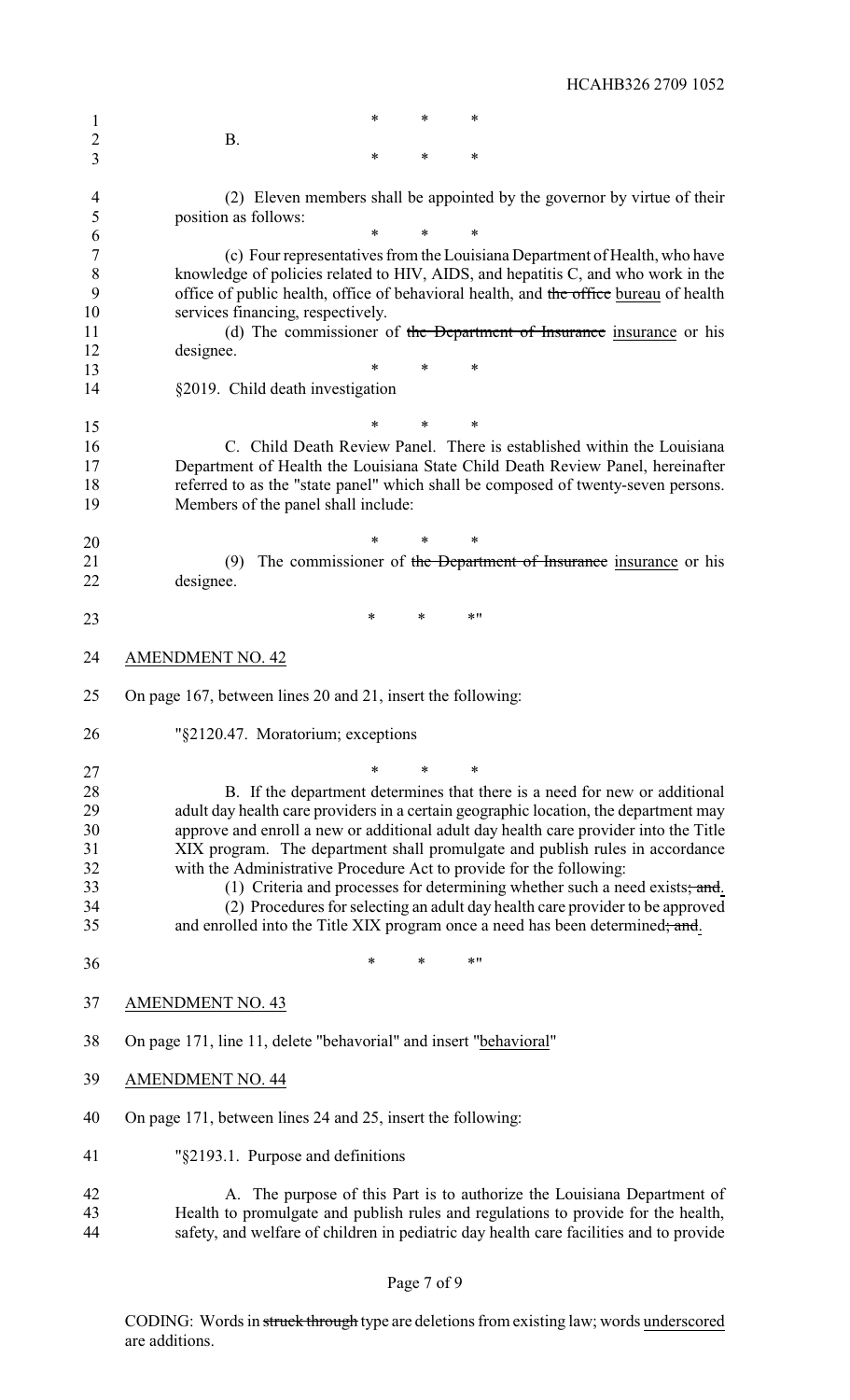| 1<br>$\overline{2}$                          | for the safe operation of these facilities. The department shall consult with the<br>following organizations in the development of the rules and regulations:                                                                                                                                                                                                                                                                                                                                                                                                                                                                                                   |
|----------------------------------------------|-----------------------------------------------------------------------------------------------------------------------------------------------------------------------------------------------------------------------------------------------------------------------------------------------------------------------------------------------------------------------------------------------------------------------------------------------------------------------------------------------------------------------------------------------------------------------------------------------------------------------------------------------------------------|
| 3                                            | $\ast$<br>$\ast$<br>*                                                                                                                                                                                                                                                                                                                                                                                                                                                                                                                                                                                                                                           |
| 4<br>5                                       | (8) The Department of Children and Family Services' child care assistance<br>program of the state Department of Education.                                                                                                                                                                                                                                                                                                                                                                                                                                                                                                                                      |
| 6                                            | $\ast$<br>$*$ "<br>$\ast$                                                                                                                                                                                                                                                                                                                                                                                                                                                                                                                                                                                                                                       |
| 7                                            | <b>AMENDMENT NO. 45</b>                                                                                                                                                                                                                                                                                                                                                                                                                                                                                                                                                                                                                                         |
| 8                                            | On page 183, between lines 7 and 8, insert the following:                                                                                                                                                                                                                                                                                                                                                                                                                                                                                                                                                                                                       |
| 9                                            | "§2845.1. Public records exception                                                                                                                                                                                                                                                                                                                                                                                                                                                                                                                                                                                                                              |
| 10<br>11<br>12<br>13<br>14<br>15<br>16<br>17 | Patient and peer review data or information submitted or transmitted pursuant<br>to this Chapter to the trauma registry, the board, any committee acting on behalf of<br>the board, any hospital or pre-hospital care provider, any physician or other direct<br>care provider, any regional commission, any emergency medical services council,<br>emergency medical services agency, or other group or committee whose purpose is<br>to monitor and improve quality care pursuant to this Chapter, shall be confidential<br>and exempt from the provisions of law relative to public records as provided in $R.S.$<br>$44:4.1(B)(24)$ R.S. $44:4.1(B)(26)$ ." |
| 18                                           | <b>AMENDMENT NO. 46</b>                                                                                                                                                                                                                                                                                                                                                                                                                                                                                                                                                                                                                                         |
| 19                                           | On page 183, line 8, after "52.1(F)(3)(b)," and before "56(A)," insert "54,"                                                                                                                                                                                                                                                                                                                                                                                                                                                                                                                                                                                    |
| 20                                           | <b>AMENDMENT NO. 47</b>                                                                                                                                                                                                                                                                                                                                                                                                                                                                                                                                                                                                                                         |
| 21                                           | On page 185, after line 29, insert the following:                                                                                                                                                                                                                                                                                                                                                                                                                                                                                                                                                                                                               |
| 22                                           | "§54. Parish offices                                                                                                                                                                                                                                                                                                                                                                                                                                                                                                                                                                                                                                            |
| 23<br>24<br>25<br>26                         | There shall be in each parish of the state a parish office of the office of family<br>security department; provided that the department may unite two or more parishes<br>and form a district office. All duties and responsibilities set forth in this Chapter for<br>parish offices shall also apply to the district offices.                                                                                                                                                                                                                                                                                                                                 |
| 27                                           | $\ast$<br>$*$ "<br>$\ast$                                                                                                                                                                                                                                                                                                                                                                                                                                                                                                                                                                                                                                       |
| 28                                           | <b>AMENDMENT NO. 48</b>                                                                                                                                                                                                                                                                                                                                                                                                                                                                                                                                                                                                                                         |
| 29                                           | On page 221, line 22, after "federal funds" and before "shall" insert a comma ","                                                                                                                                                                                                                                                                                                                                                                                                                                                                                                                                                                               |
| 30                                           | <b>AMENDMENT NO. 49</b>                                                                                                                                                                                                                                                                                                                                                                                                                                                                                                                                                                                                                                         |
| 31<br>32                                     | On page 227, line 8, after "1015(4)(i)" and before "and 1409(F)" insert a comma "," and<br>"1354,"                                                                                                                                                                                                                                                                                                                                                                                                                                                                                                                                                              |
| 33                                           | <b>AMENDMENT NO. 50</b>                                                                                                                                                                                                                                                                                                                                                                                                                                                                                                                                                                                                                                         |
| 34                                           | On page 227, between lines 21 and 22, insert the following:                                                                                                                                                                                                                                                                                                                                                                                                                                                                                                                                                                                                     |
| 35                                           | "Art. 1354. Persons adjudged guilty of criminal neglect                                                                                                                                                                                                                                                                                                                                                                                                                                                                                                                                                                                                         |
| 36<br>37                                     | Whenever a person has been ordered to pay a fixed sum of money as support<br>to an individual following a plea or adjudication for the offense of criminal neglect                                                                                                                                                                                                                                                                                                                                                                                                                                                                                              |

Page 8 of 9